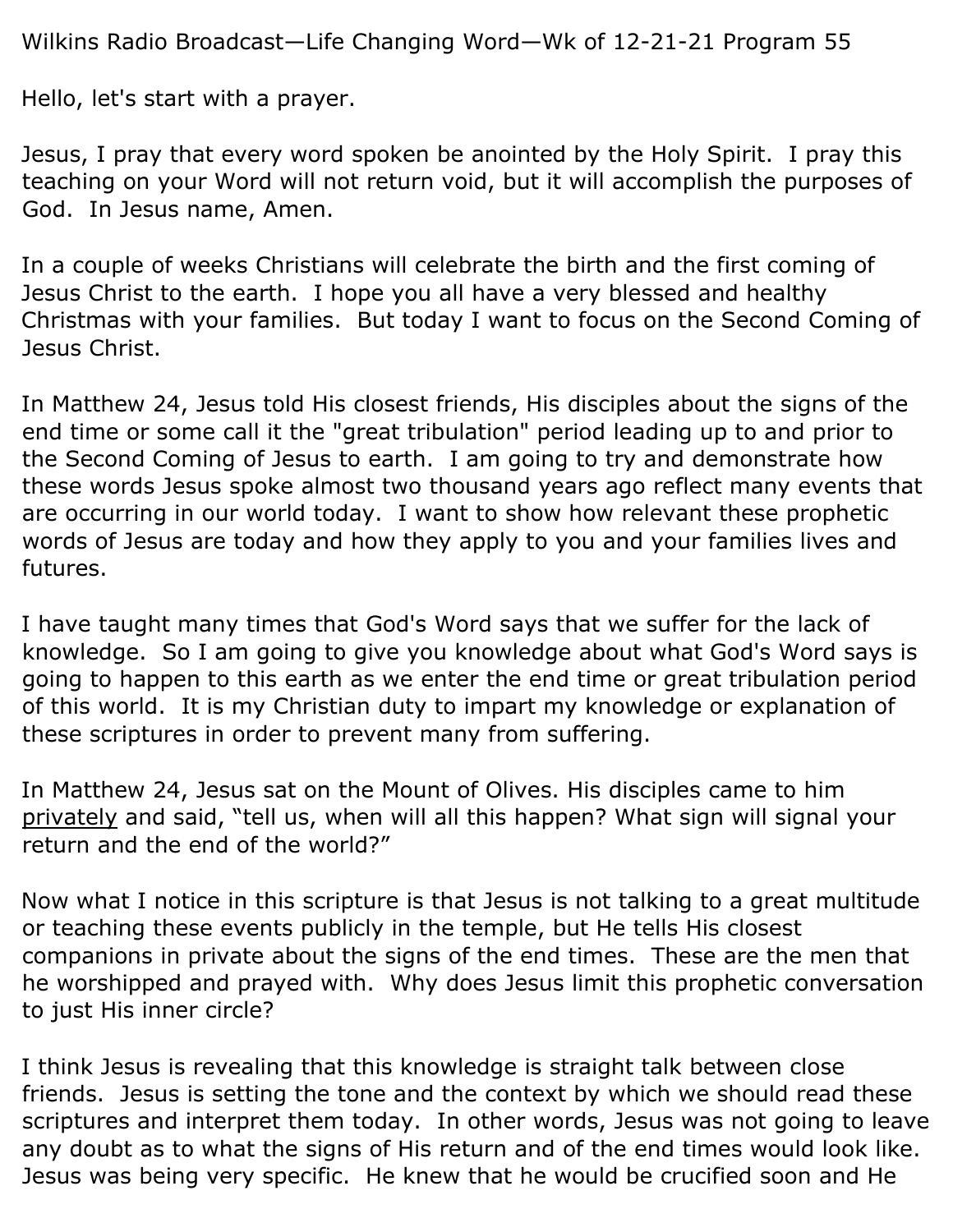wanted to be sure that the disciples knew exactly what to expect and to teach the future generations and to record in the Bible for His followers what they would actually have to endure during this period of time. Jesus is not mysterious and vague. He is basically telling it like it will be, no sugar coating.

This private conversation that Jesus has with His best friends does not mention any "secret rapture". Jesus does not reference any covert, closet, or restricted gathering of His believers prior to His second coming. I can't imagine Jesus not disclosing such an important detail about a "secret gathering together" of His believers prior to His actual second coming to His most intimate followers. I think if such an important event as a "secret rapture" was going to take believers up in the air and remove them off the face of the earth prior to or during the great tribulation in a separate event from His actual second coming that Jesus would have spelled it out and made that rescue of believers very distinct from His second coming. Jesus has no reason to be mysterious or vague about anything. He is warning His best friends. You don't talk in riddles when you are trying to warn your family or friends about something as important as the end of time and the second coming of Jesus.

Now I know many of my listeners have been taught that there will be a "secret rapture" of God's believers prior to or during the tribulation time, in fact, I was taught that as a child. Some believers get very upset when you try to explain that they will not escape the tribulation, but they will have to endure the tribulation. The other point is that you won't lose your soul if you believe in a rapture or not. However, I already see believers very disillusioned by the persecution and plagues and government over reach and break down of society that is currently going on in the world and wondering why Jesus has not raptured them out of here yet. Listen next week and I will explain the source of this false teaching.

Remember, Jesus is very adamant in Matthew 24 about being deceived in the end times. So, if you are a Christian that believes that you and your loved ones that are saved will be rescued off the earth and escape the tribulation, would that change the way you might prepare for your future. If you thought that you might have to actually endure the tribulation to the end, would you change some things in your life. If you believed that you or your children or your grandchildren would have to deal with the choice of taking a mark of the antichrist or be killed, would that change what you teach them.

Would you get a little confused, and even angry with God or your Bible teachers, if you were looking to escape the extreme hardships of the tribulation and the reign of the antichrist and you are actually forced to endure persecution,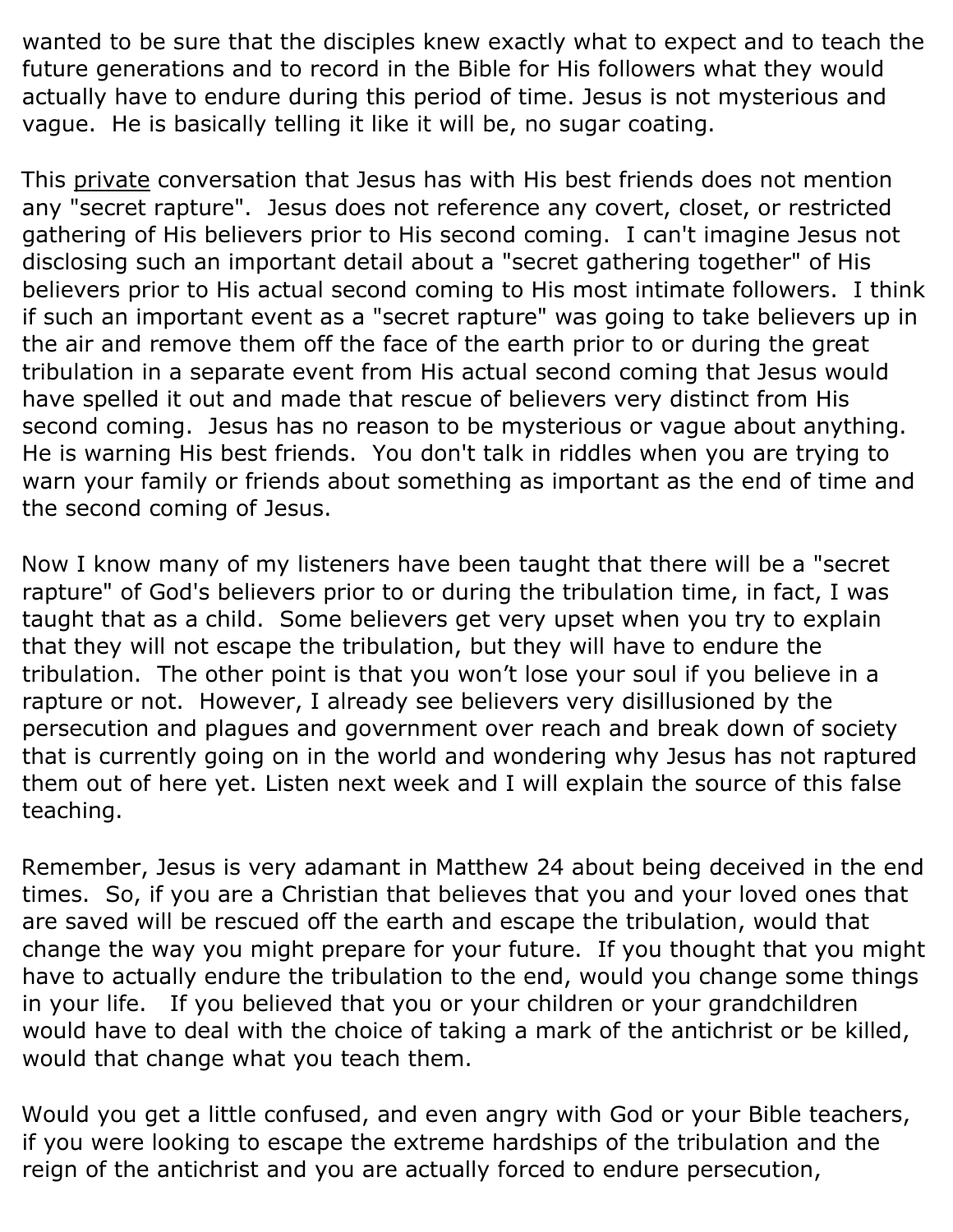imprisonment, and even death for the sake of the gospel? The kind of persecution that will be given out during the great tribulation will be the worst that the earth has ever experienced. Are you going to be physically, mentally, or spiritually prepared for that kind of hardship, if you are looking to escape?

I just want you to think about this with some common sense. Why does Jesus tell His closest friends about all the horrors of the tribulation, if believers will not have to experience it and try to survive it? Why didn't Jesus just say, "Oh don't worry about the end time and tribulation, because I am going to secretly catch you up into the clouds and take you off the earth in a separate event called the rapture?

My actual second coming and return won't come until after the tribulation and my believers won't even be here. So don't waste my time asking me when the end shall come or a sign regarding the end of the world because it will be of no relevance to Christians who have already been snatched away in secret. You should be asking me about a sign of when the secret rapture will occur. But Jesus never mentions a separate or secret return to his disciples that precedes His actual second coming return after the great tribulation. Why doesn't Jesus mention a rapture to His followers, the future preachers of the gospel to the whole earth, because there won't be a secret gathering of the saints prior to Jesus second coming after the great tribulation. Jesus is only coming back to this earth at the end of the great tribulation and that coming will be His actual second coming and it will not be a secret.

In Matthew 24 here is what Jesus told the followers who would be responsible to preach the gospel and the truth to the whole world about His second coming and return. As you listen to this scripture, notice that Jesus is telling His most faithful believers that they are going to have to endure some pretty rough stuff not escape from it.

"Don't let anyone deceive you,

And you will hear of wars and threats of wars, but don't panic. Yes, these things must take place, but the end won't follow immediately.

Nation will go to war against nation, and kingdom against kingdom. There will be famines and earthquakes in many parts of the world.

But all this is only the first of the birth pains, with more to come.

"Then you will be arrested, persecuted, and killed. You will be hated all over the world because you are my followers.

And many false prophets will appear and will deceive many people.

Sin will be rampant everywhere, and the love of many will grow cold.

But the one who endures to the end will be saved.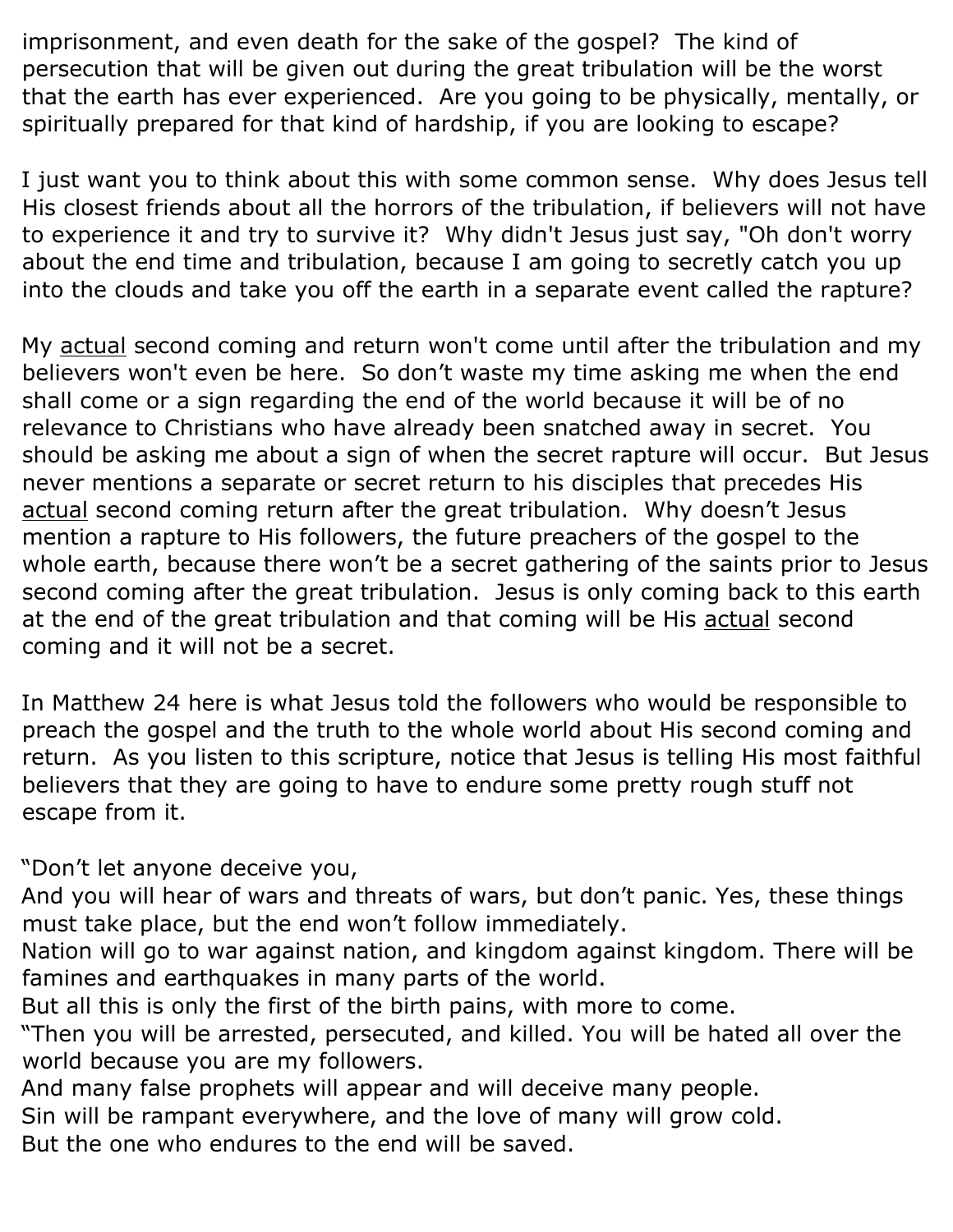And the Good News about the Kingdom will be preached throughout the whole world, so that all nations will hear it; and then the end will come.

For as the lightning cometh out of the east, and shineth even unto the west; so shall also the coming of the Son of man be.

Immediately after the tribulation of those days shall the sun be darkened, and the moon shall not give her light, and the stars shall fall from heaven, and the powers of the heavens shall be shaken:

And then shall appear the sign of the Son of man in heaven: and they shall see the Son of man coming in the clouds of heaven with power and great glory. And he shall send his angels with a great sound of a trumpet, and they shall gather together his elect from the four winds, from one end of heaven to the other.

Jesus very strongly warned them to not be deceived about this time in history. Jesus went into a very descriptive conversation, outlining the details of the signs of His second coming and the end of the world because He knew that His followers would be ON THE EARTH and that believers would have to know how to prepare for persecution, and the antichrist, and famines, and plagues, and the breakdown of society, and deception, and martyrdom.

Remember, Matthew 24 is almost entirely in the Words of Jesus. Jesus spoke plainly to His disciples in this passage. It was Jesus warning His inner circle of friends, because He knew His followers would be ON THE EARTH and have to endure the worst tribulation the world has ever seen.

I have to end this teaching for today, but listen next week as I continue to teach the TRUTH about the second coming of Jesus.

Now I want you to focus on the condition of your own soul. You see we are all born with a missing piece. And it doesn't matter how good we try to be or how successful we are in life. We will never be complete without Jesus. That is why there are NOT many ways to heaven. You can't get there through Buda or Mohammed or Krishna or any other religious figure. Only Jesus said, I Am the resurrection and the life. He who believes in me will gain eternal life.

You see Jesus is the only one to voluntarily surrender His life for the benefit of others. It was not the Jews or the Romans or the iron nails that held Jesus on that cross. It was love that kept Jesus on that cross. Love for mankind and not just for believers, but for sinners too. Jesus had the authority to call down angels to deliver him from death on that cross, but He didn't use His authority. Jesus is the only one who laid down His life sacrificially and then had the power to